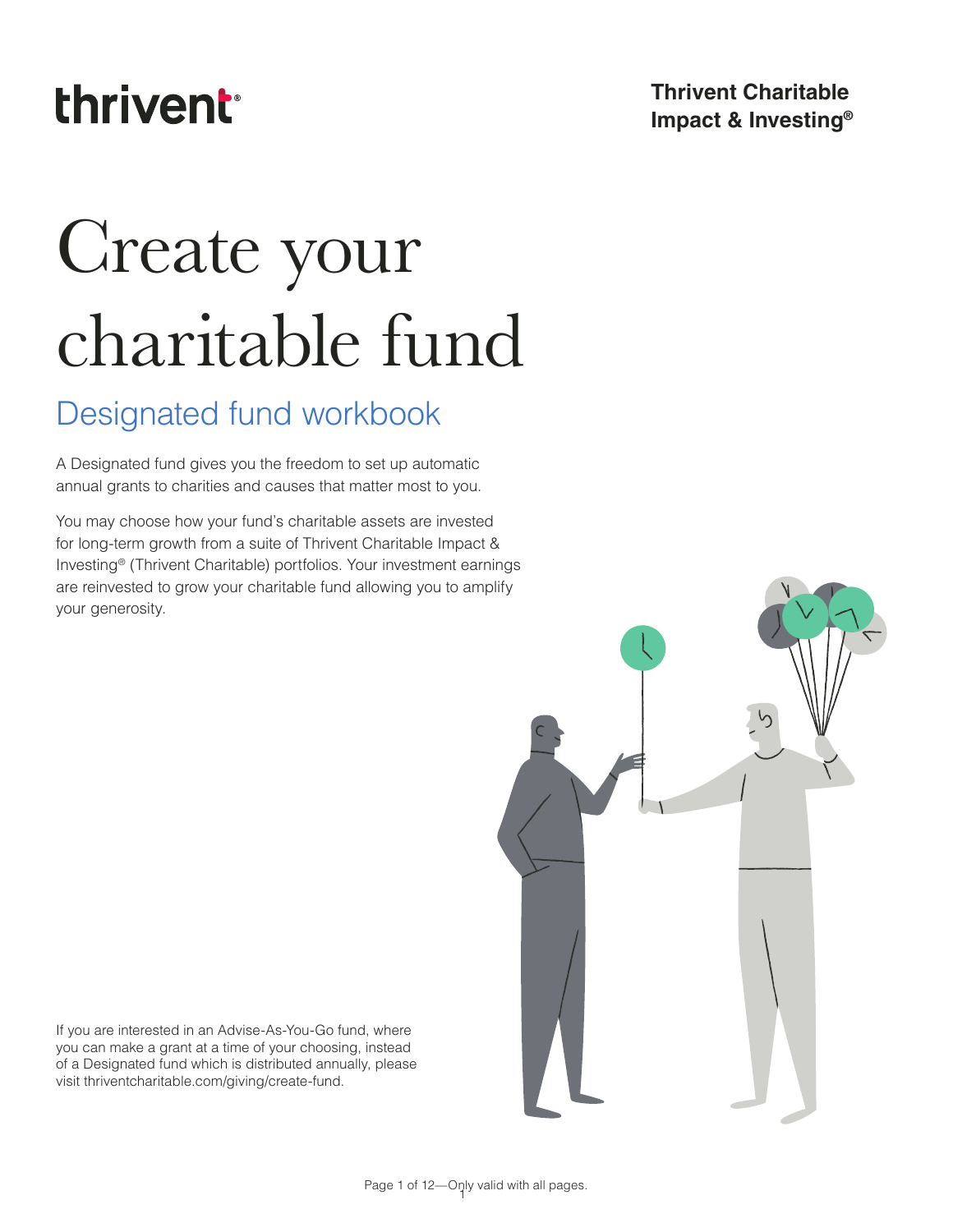## A giving solution tailored to your needs

We're committed to helping you live a life of meaning and gratitude by providing flexible and effective charitable solutions. To create your customized charitable fund and achieve your charitable goals, follow these simple steps. For additional information, please feel free to contact us at thriventcharitable@thrivent.com or call 800-365-4172.

## Step 1: About you

| <b>First donor</b>                                                                                                                                                                                                                   | <b>Additional donor (if applicable)</b>                                                                                                                                                                                              |
|--------------------------------------------------------------------------------------------------------------------------------------------------------------------------------------------------------------------------------------|--------------------------------------------------------------------------------------------------------------------------------------------------------------------------------------------------------------------------------------|
| Full name O Mr. O Ms. O Mrs. O Miss O Other <b>Communist Communist Communist Communist Communist Communist Communist Communist Communist Communist Communist Communist Communist Communist Communist Communist Communist Communi</b> | Full name O Mr. O Ms. O Mrs. O Miss O Other                                                                                                                                                                                          |
|                                                                                                                                                                                                                                      | Relationship to first donor: spouse, child, friend, etc.                                                                                                                                                                             |
| First donor's primary address                                                                                                                                                                                                        |                                                                                                                                                                                                                                      |
|                                                                                                                                                                                                                                      |                                                                                                                                                                                                                                      |
|                                                                                                                                                                                                                                      | Additional donor's primary address                                                                                                                                                                                                   |
| Primary phone entertainment and the primary phone entertainment and the primary phone of the state of the state of the state of the state of the state of the state of the state of the state of the state of the state of the       |                                                                                                                                                                                                                                      |
|                                                                                                                                                                                                                                      |                                                                                                                                                                                                                                      |
|                                                                                                                                                                                                                                      |                                                                                                                                                                                                                                      |
|                                                                                                                                                                                                                                      |                                                                                                                                                                                                                                      |
| Preferred method of communication (select one)                                                                                                                                                                                       |                                                                                                                                                                                                                                      |
| O Primary phone O Alt. phone O Business phone O Email                                                                                                                                                                                | Email address <b>contract to the contract of the contract of the contract of the contract of the contract of the contract of the contract of the contract of the contract of the contract of the contract of the contract of the</b> |
| <b>Faith affiliation (optional)</b>                                                                                                                                                                                                  | Preferred method of communication (select one)                                                                                                                                                                                       |
|                                                                                                                                                                                                                                      | O Primary phone O Alt. phone O Business phone O Email                                                                                                                                                                                |
|                                                                                                                                                                                                                                      | <b>Faith affiliation (optional)</b>                                                                                                                                                                                                  |
|                                                                                                                                                                                                                                      |                                                                                                                                                                                                                                      |
| Alternate address (if annlicable)                                                                                                                                                                                                    |                                                                                                                                                                                                                                      |

#### **Alternate address (if applicable)**

| Dates for alternate address: From<br>to |
|-----------------------------------------|

#### **Questions? Questions?**

Please don't hesitate to contact our team for additional assistance at at thriventcharitable@thrivent.com or call 800-365-4172. thriventcharitable@thrivent.com or call 800-365-4172.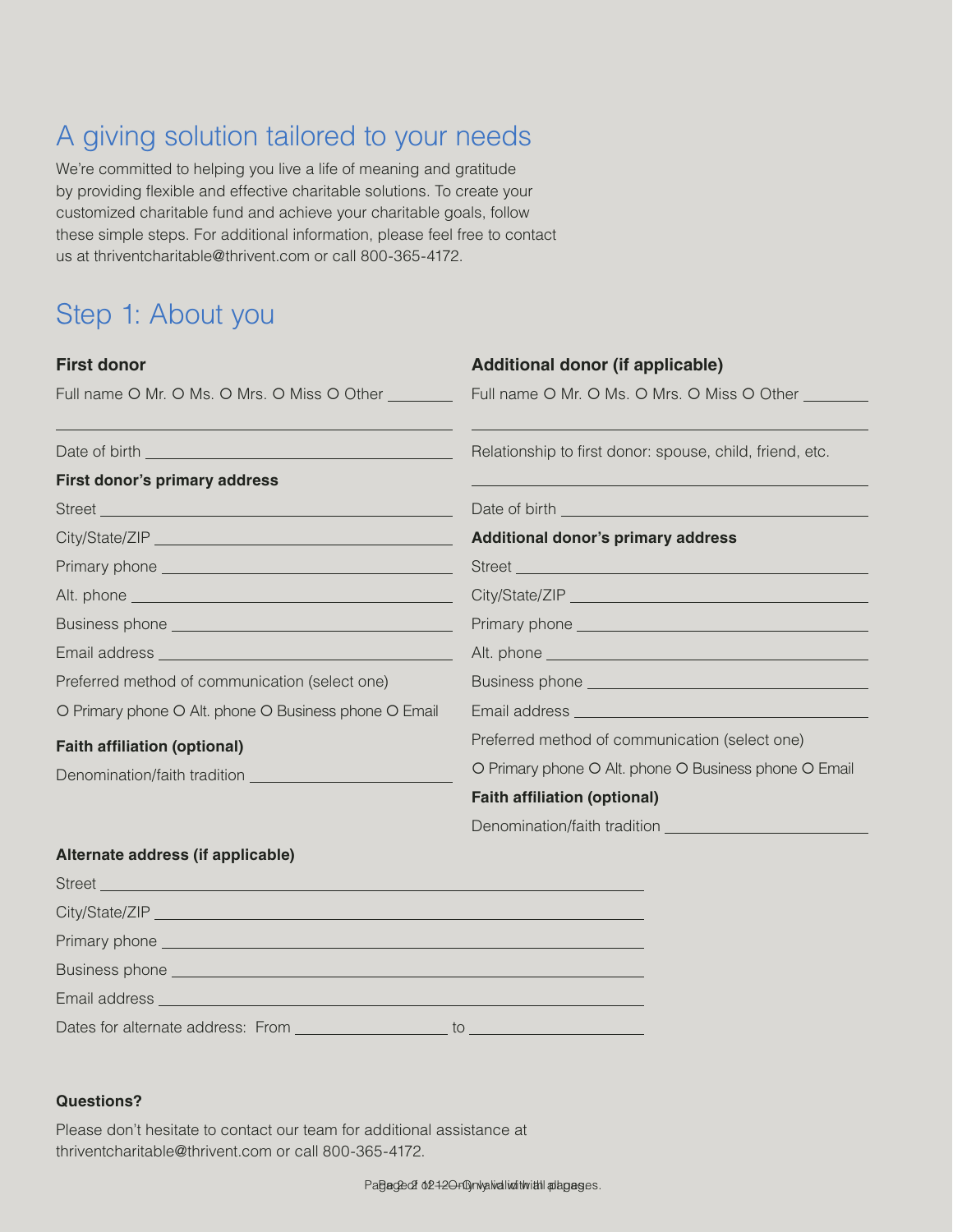## Step 2: Authorize access

List all the people authorized to discuss your gift with Thrivent Charitable Impact & Investing® staff. This list may include family members, friends or professional advisors (financial advisor, CPA, attorney, etc.).

Name **Relationship to donors** Phone/email

## Step 3: Your Designated fund

#### **Name your fund**

Create a fund in your name or a name that suits your fund's purpose (e.g., The John and Mary Jones Fund).

**Fund name:** 

#### **Select your type of Designated Fund**

- **Designated donor-advised fund:** A Designated fund gives you the option to provide support to organizations annually, 5% in perpetuity, or grant 10% for 10, 15 or 20 years. A Designated fund can be active in your lifetime or deferred until your passing. Additionally, with a Designated donor-advised fund, you may make changes even after the fund is established.
- **Designated non-advised fund:** A non-advised fund is established with a gift of qualified charitable distributions (QCDs) from an IRA. Because QCDs cannot be gifted to a donor-advised fund, donors choose the non-advised fund option. Additionally, a Designated non-advised fund does not allow for changes once the fund is established.

#### **Questions?**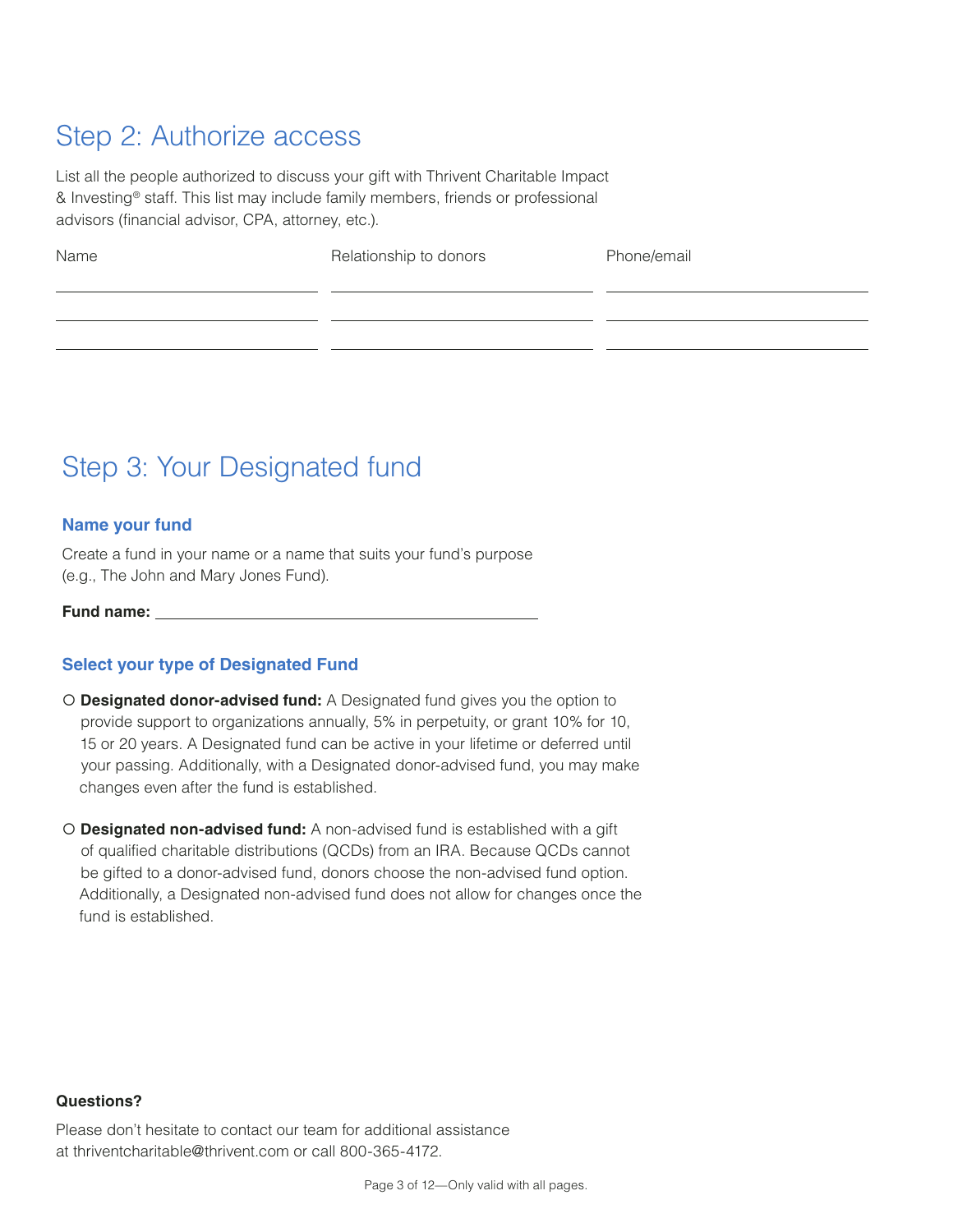## Step 4: Your gift

#### **Approximate value Additional details**

Asset details, e.g., cost basis for securities or real estate, qualified charitable distributions

#### **Give Now**

Outright gifts that provide immediate charitable support (not a trust, gift annuity or life insurance).

#### **Cash** \$

#### **Securities**

Attach a copy of brokerage statement with shares identified.

#### **Real estate**

Contact us for a Real Estate Questionnaire.

 **Qualified IRA distributions** to a charitable fund without ongoing advisory privileges. Name your fund at the top of page 5 and complete section A.

 **Complex assets** (Crops/farm equipment, closely held stock [C-Corp or S-Corp], limited liability company, limited partnership).

Contact us for a Complex Asset Questionnaire.

| $\frac{1}{2}$                                                                                                                                                                                                                                                                                                                                                       |  |
|---------------------------------------------------------------------------------------------------------------------------------------------------------------------------------------------------------------------------------------------------------------------------------------------------------------------------------------------------------------------|--|
| $\frac{1}{2}$                                                                                                                                                                                                                                                                                                                                                       |  |
| $\begin{picture}(20,10) \put(0,0){\vector(1,0){100}} \put(15,0){\vector(1,0){100}} \put(15,0){\vector(1,0){100}} \put(15,0){\vector(1,0){100}} \put(15,0){\vector(1,0){100}} \put(15,0){\vector(1,0){100}} \put(15,0){\vector(1,0){100}} \put(15,0){\vector(1,0){100}} \put(15,0){\vector(1,0){100}} \put(15,0){\vector(1,0){100}} \put(15,0){\vector(1,0){100}} \$ |  |
|                                                                                                                                                                                                                                                                                                                                                                     |  |
|                                                                                                                                                                                                                                                                                                                                                                     |  |
|                                                                                                                                                                                                                                                                                                                                                                     |  |
| \$                                                                                                                                                                                                                                                                                                                                                                  |  |

#### **Questions?**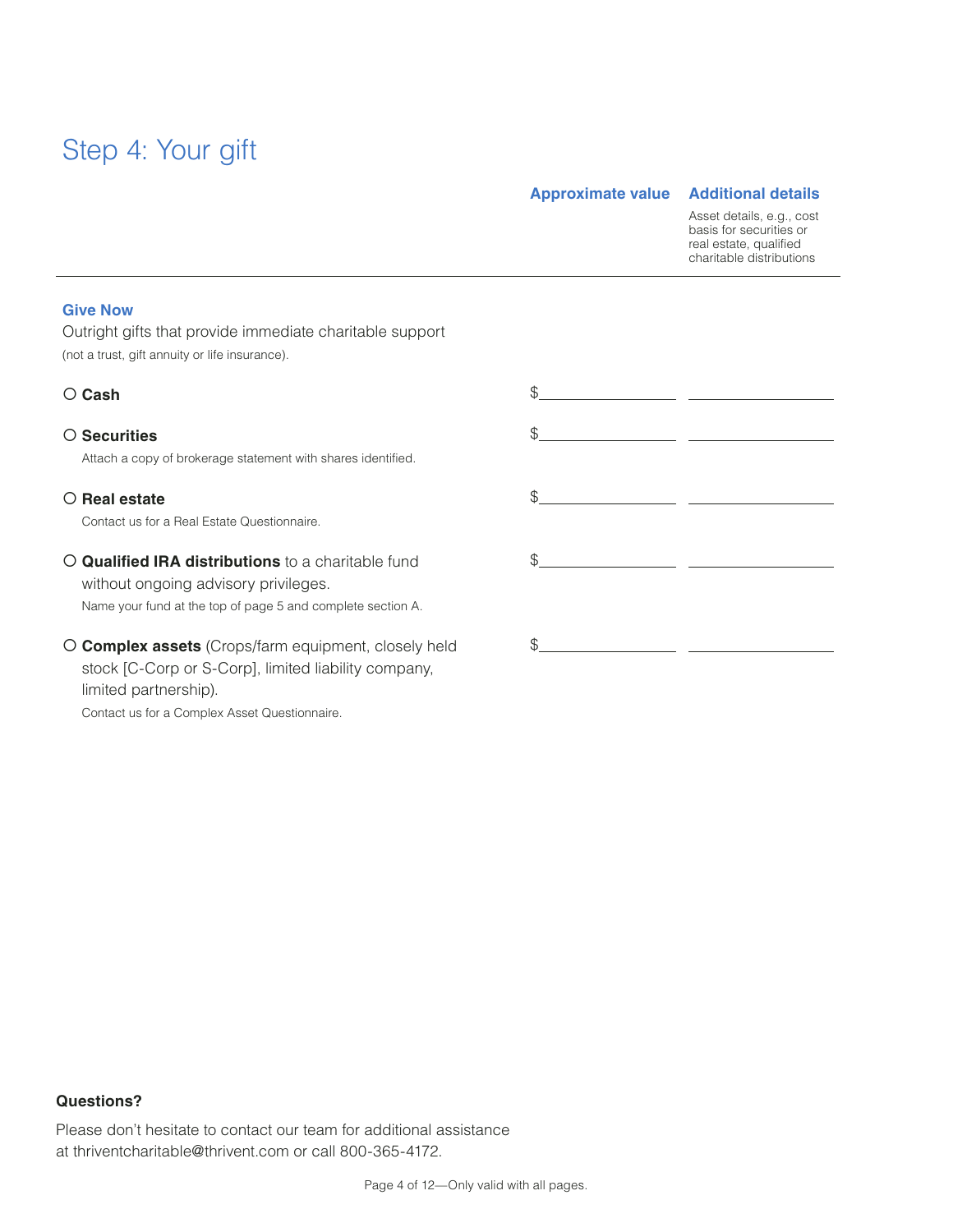**Approximate value Additional details**

Asset details, e.g., cost basis for securities or real estate, qualified charitable distributions

#### **Give Later** Gifts that occur upon death and provide future charitable support. \$ **Bequest** through a will or living trust. Contact us for suggested language for will. **Beneficiary proceeds** from IRA or other qualified  $\mathcal{L}$ retirement plan, annuity or life insurance. Contact us for suggested beneficiary language.  $\frac{1}{2}$  **Beneficiary of non-Thrivent trust.** Contact us for suggested language for trust agreement. **Life insurance** to be owned by Thrivent Charitable  $$\circ$$ Impact & Investing. Please attach a copy of an in-force insurance illustration. **Life insurance** using qualified IRA distributions.  $$\circ$$ Name your fund on page 5 and complete section A. **Life estate reserved.**  $$\mathbb{S}$$ Contact us for a Real Estate Questionnaire. **Give & Receive** Gifts that provide ongoing income payments and future charitable support. **Charitable gift annuity.**  $$\mathbb{S}$$ Contact us for a Gift Annuity Application. Charitable remainder trust with Thrivent Charitable: Contact us for a Charitable Remainder Trust Application. **Charitable remainder annuity trust.** \$ **Charitable remainder unitrust.** \$ **Testamentary charitable remainder trust.** \$

**Total gift \$**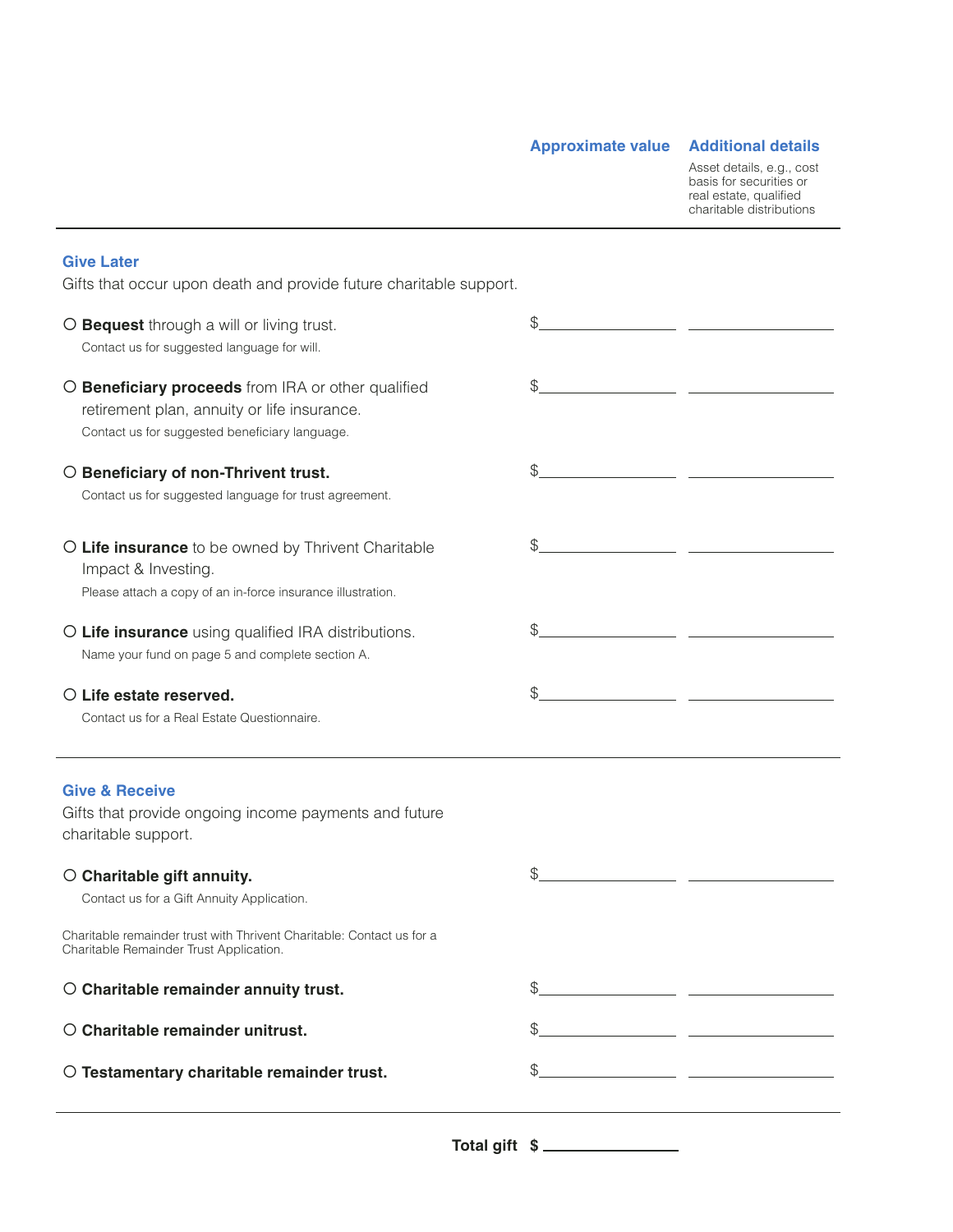#### **Options for charitable support**

Select A, B and/or C.

#### **A. Designate charities for automatic annual grants**

Fund minimum: \$5,000 per charity.\*

#### **Thrivent Charitable giving options**

| O Thrivent Charitable Impact & Investing Community Impact Fund  _________% |  |
|----------------------------------------------------------------------------|--|
|                                                                            |  |

\*Administrative fees apply upon receipt of gift assets.

#### **Questions?**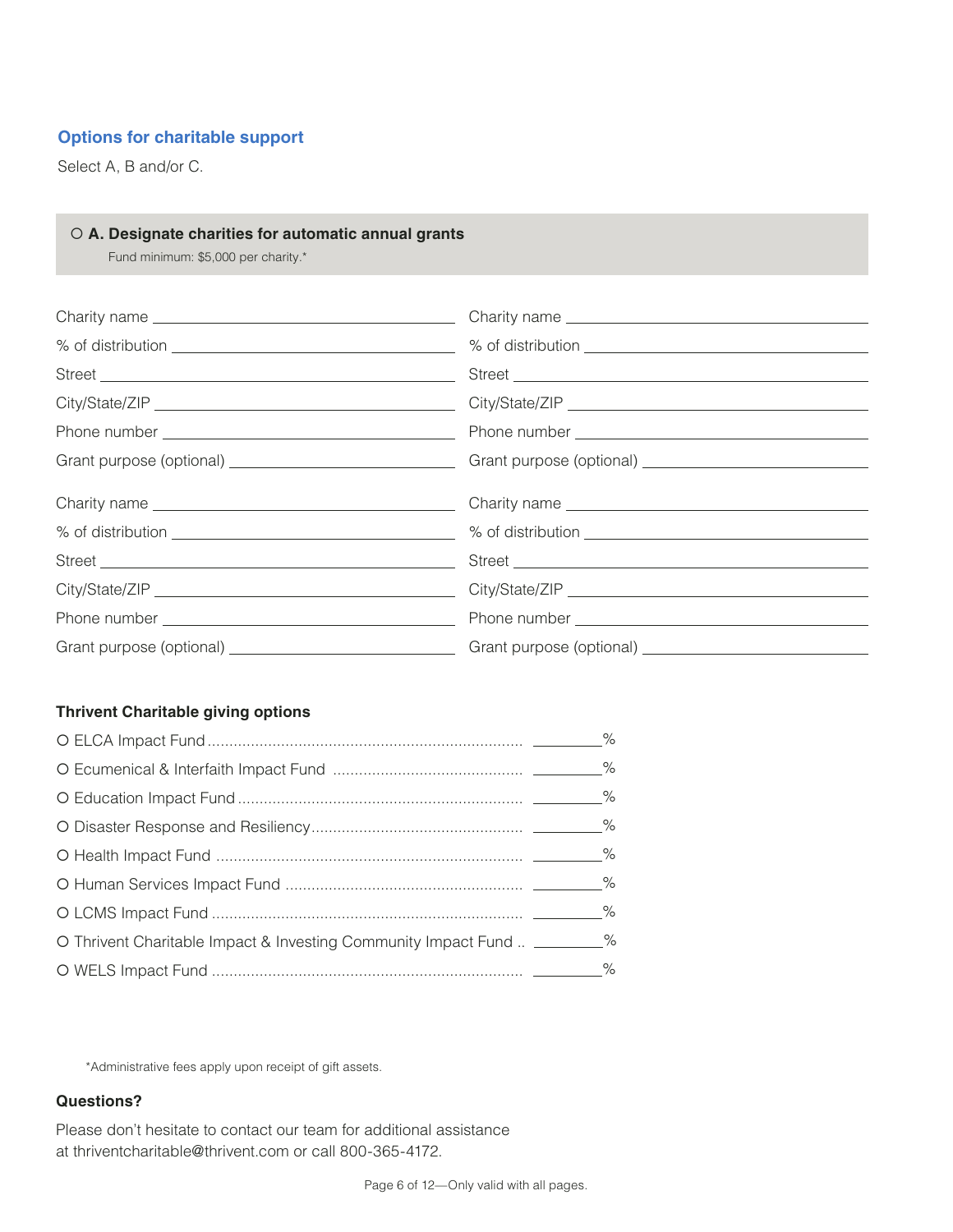#### **B. Designate a scholarship**

Provide annual scholarships through an accredited educational institution. Fund minimum: \$5,000 per educational institution.\* Additional scholarship policies and guidelines available upon request.

Accredited educational institution through which the scholarship will be distributed: 

Name \_\_\_\_\_

Phone number

Address/City/State/ZIP

Recommended scholarship criteria (e.g., GPA, field of study, financial need).

**C. Designate a cause/area of interest**

Fund minimum: \$25,000 for each designated cause or area of interest.\*

Designate your specific cause or area of interest, describing your scope and criteria in as much detail as possible (e.g., sample organizations, geographic area, faith affiliation). Thrivent Charitable researches specific charities to address your designated cause.

\*Administrative fees apply upon receipt of gift assets.

#### **Questions?**

Please don't hesitate to contact our team for additional assistance at thriventcharitable@thrivent.com or call 800-365-4172.

Page 7 of 12—Only valid with all pages.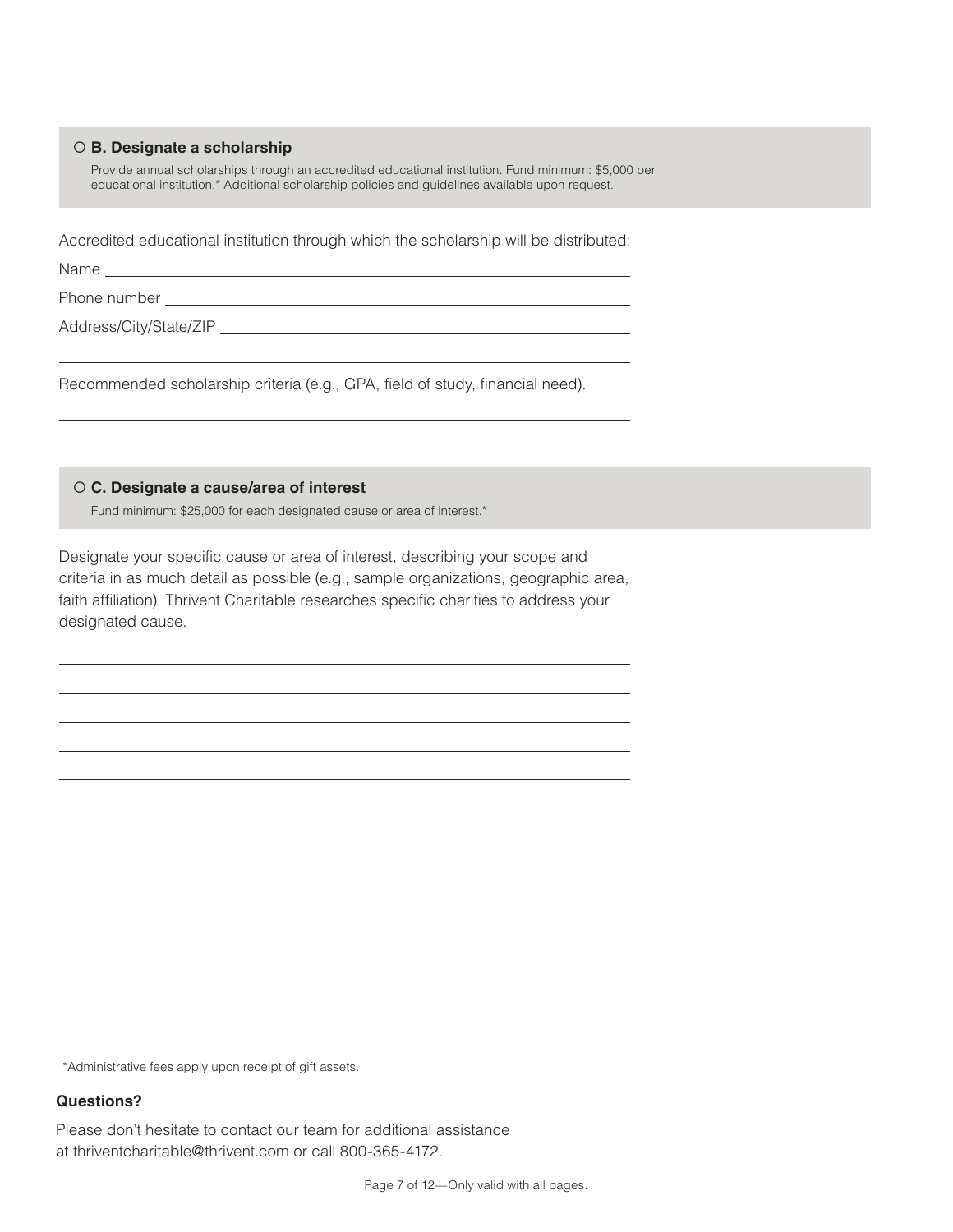#### **Investment selection**

I recommend that my fund's assets be invested as follows:

If no box is checked, assets will be invested in the Mission Growth Portfolio. The exception is charitable gift annuity assets, which are invested in the Core Growth Portfolio.

- Core Growth Portfolio (75% Equities/10% Diversifiers/15% Fixed Income/Cash)
- O Mission Growth Portfolio (75% Equities/10% Diversifiers/15%

Fixed Income/Cash)

WomenInvest Portfolio (75% equities/25% fixed income)

#### **Grant distribution preferences**

Make your selection for annual grant distributions from the options below.

- Perpetual grant support: 5% distributed annually among recommended charities. Distribution rate is subject to change.
- Term of years grant support: 10% distributed annually for 10 to 20 years. At the end of the set term, the fund remainder is distributed to recommended charities. Check one box to indicate the term of years:  $O$  10 years  $O$  15 years  $O$  20 years.

#### **Optional**

 I/we request an immediate one-time grant of a specific amount to a specific charity(ies). I/we understand that \$50,000 or 20% of the gift, whichever is greater, must remain in the fund for ongoing grant distributions.

#### **Questions?**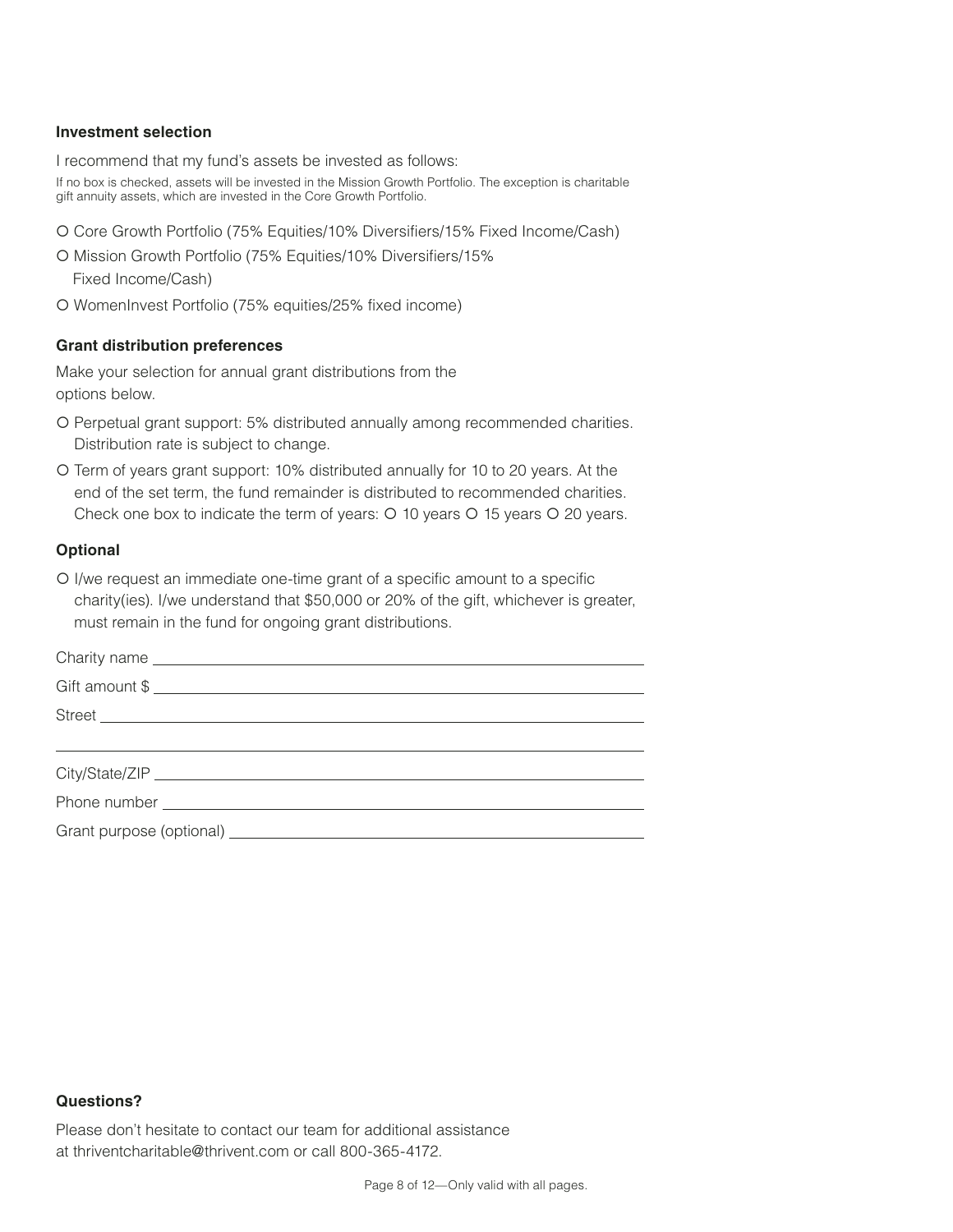## Step 5: Additional instructions

#### **Acknowledgment**

Grants to charities are accompanied by a grant letter that includes optional information as selected below. Please check only **one** box to indicate who should be acknowledged for the grant during your lifetime and one box to indicate who should be acknowledge upon your passing. Select the first option (Fund name, donor name(s) and address) if you would like the grantee organization to thank you directly. The donor name(s) will consist of the primary fund advisor(s) listed on the charitable fund account, unless you direct us otherwise.

#### **During your lifetime**

Fund name, donor name(s) and address

Fund name and donor name(s)

Fund name only

O Anonymous

Comments or special instructions for your fund:

#### **Upon your passing**

Fund name and donor name(s)

Fund name only

O Anonymous

## Step 6: Gift acknowledgment

I acknowledge that I intend to make an irrevocable gift to Thrivent Charitable Impact & Investing as described in this workbook. With my gift, I understand that I will be transferring all ownership and legal control of the gift to Thrivent Charitable Impact & Investing, subject to acceptance by an officer of Thrivent Charitable, for allocation to a donor-advised fund or charitable fund.

I reviewed and accept Thrivent Charitable Impact & Investing's statement of policies as stated in About Your Charitable Fund (available online at thriventcharitable.com) and understand my fund will be administered according to these policies.

| Donor signature | Date |
|-----------------|------|
| Donor signature | Date |

#### **Questions?**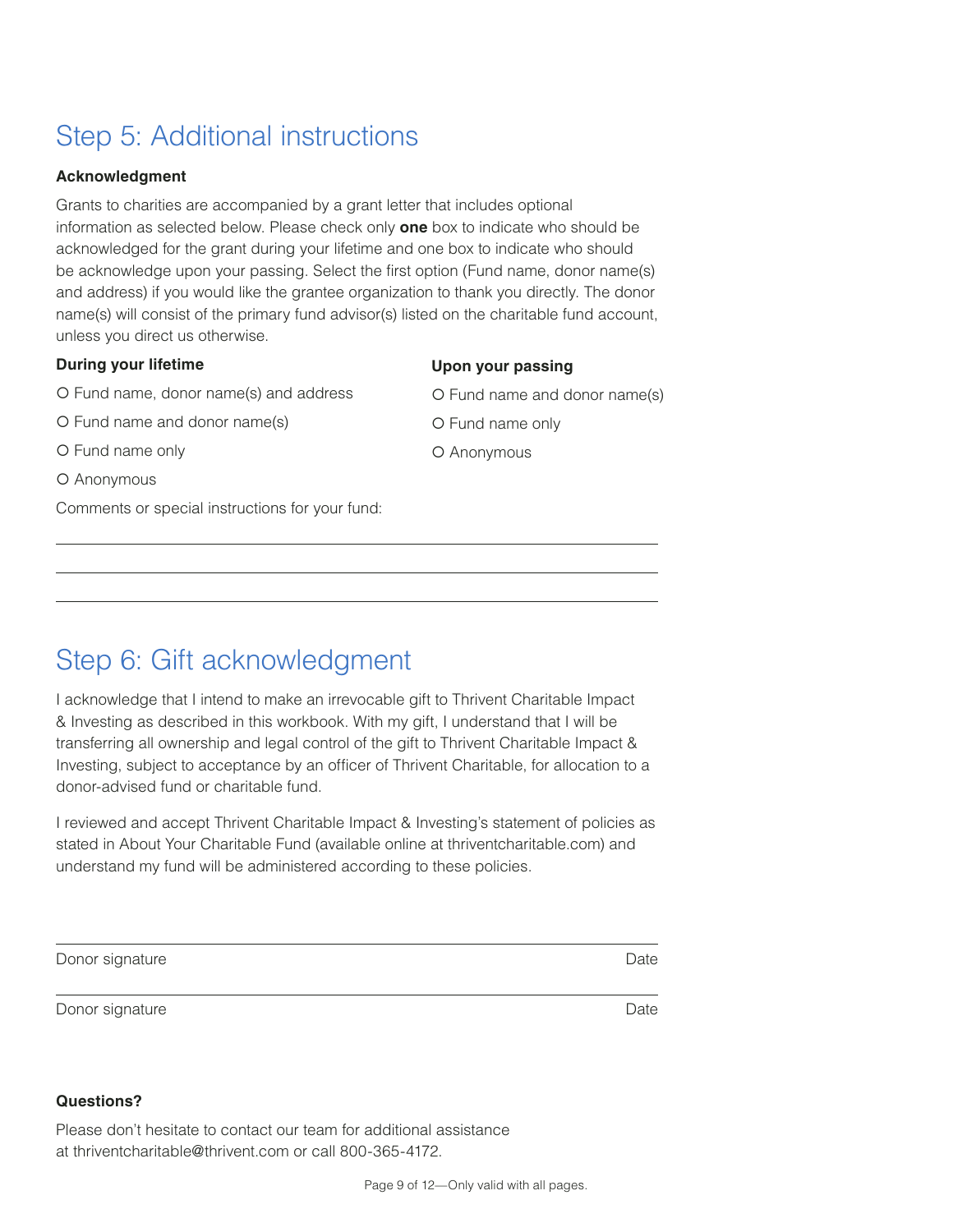#### **Gift representation of your assets**

Thrivent Charitable does not wish to accept gifts that may cause undue hardship to donors' personal welfare or comfort during their lifetime. To ensure the gift you are making is appropriate for your situation, please indicate what portion of your estate or assets this gift represents. With gifts of life insurance, check the box that best reflects the portion used for premium payments.

O Less than 10% of my assets.

O Between 10% and 24% of my assets.

O Between 25% and 49% of my assets.

#### Send your fund workbook

#### **Once your fund workbook is completed, please send it to:**

Thrivent Charitable Impact & Investing PO Box 8072 Appleton WI, 54912-8072 Fax: 612-844-4109

#### **If you have questions:**

Phone: 800-365-4172 Email: thriventcharitable@thrivent.com

Upon receipt of your completed fund workbook, Thrivent Charitable will establish your fund and send a confirmation along with information on how to access your fund and begin making grants.

#### **Go paperless with e-statements**

Once your donor-advised fund is established, you can sign up for electronic delivery of statements at thriventcharitable.com.

#### **Questions? Questions?**

Please don't hesitate to contact our team for additional assistance Please don't hesitate to contact our team for additional assistance at thriventcharitable@thrivent.com or call 800-365-4172. at thriventcharitable@thrivent.com or call 800-365-4172.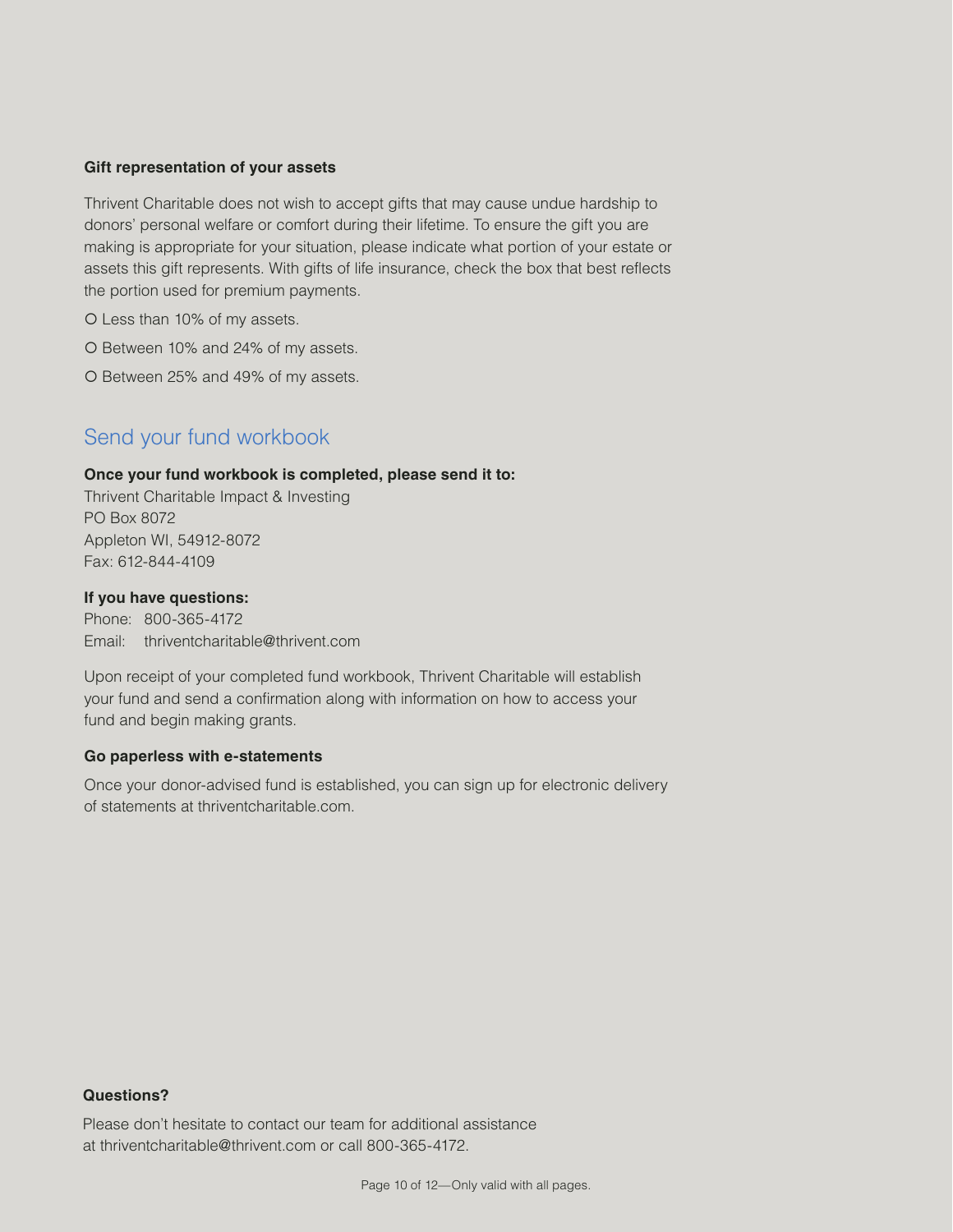#### Financial advisor information

To be completed by the donor's financial advisor when he or she is part of the gift process. The financial advisor agrees to abide by the Gift Advocate Code of Ethics available online at thriventcharitable.com.

| <b>Regional Advisor Group</b>                                                                                                                                                                                                        |
|--------------------------------------------------------------------------------------------------------------------------------------------------------------------------------------------------------------------------------------|
|                                                                                                                                                                                                                                      |
| Address entertainment and the contract of the contract of the contract of the contract of the contract of the                                                                                                                        |
|                                                                                                                                                                                                                                      |
| Email <u>Party and the contract of the contract of the contract of the contract of the contract of the contract of</u>                                                                                                               |
| Phone <u>Phone and the contract of the contract of the contract of the contract of the contract of the contract of the contract of the contract of the contract of the contract of the contract of the contract of the contract </u> |
|                                                                                                                                                                                                                                      |
|                                                                                                                                                                                                                                      |
|                                                                                                                                                                                                                                      |
| Additional financial advisor assisting with gift (if applicable)                                                                                                                                                                     |
|                                                                                                                                                                                                                                      |
| <b>Regional Advisor Group</b>                                                                                                                                                                                                        |
|                                                                                                                                                                                                                                      |
| (for Thrivent financial advisors only) entertainment and the control of the control of the control of                                                                                                                                |
|                                                                                                                                                                                                                                      |
| Address and the company of the company of the company of the company of the company of the company of the company of the company of the company of the company of the company of the company of the company of the company of        |
| ,我们也不能在这里的时候,我们也不能在这里的时候,我们也不能会在这里的时候,我们也不能会在这里的时候,我们也不能会在这里的时候,我们也不能会在这里的时候,我们也                                                                                                                                                     |
| Email <u>Party and the company of the company of the company of the company of the company of the company of the company of the company of the company of the company of the company of the company of the company of the compan</u> |
| Phone <u>that the contract of the contract of the contract of the contract of the contract of the contract of the contract of the contract of the contract of the contract of the contract of the contract of the contract of th</u> |
|                                                                                                                                                                                                                                      |

#### **Questions? Questions?**

Please don't hesitate to contact our team for additional assistance Please don't hesitate to contact our team for additional assistance at thriventcharitable@thrivent.com or call 800-365-4172. at thriventcharitable@thrivent.com or call 800-365-4172.